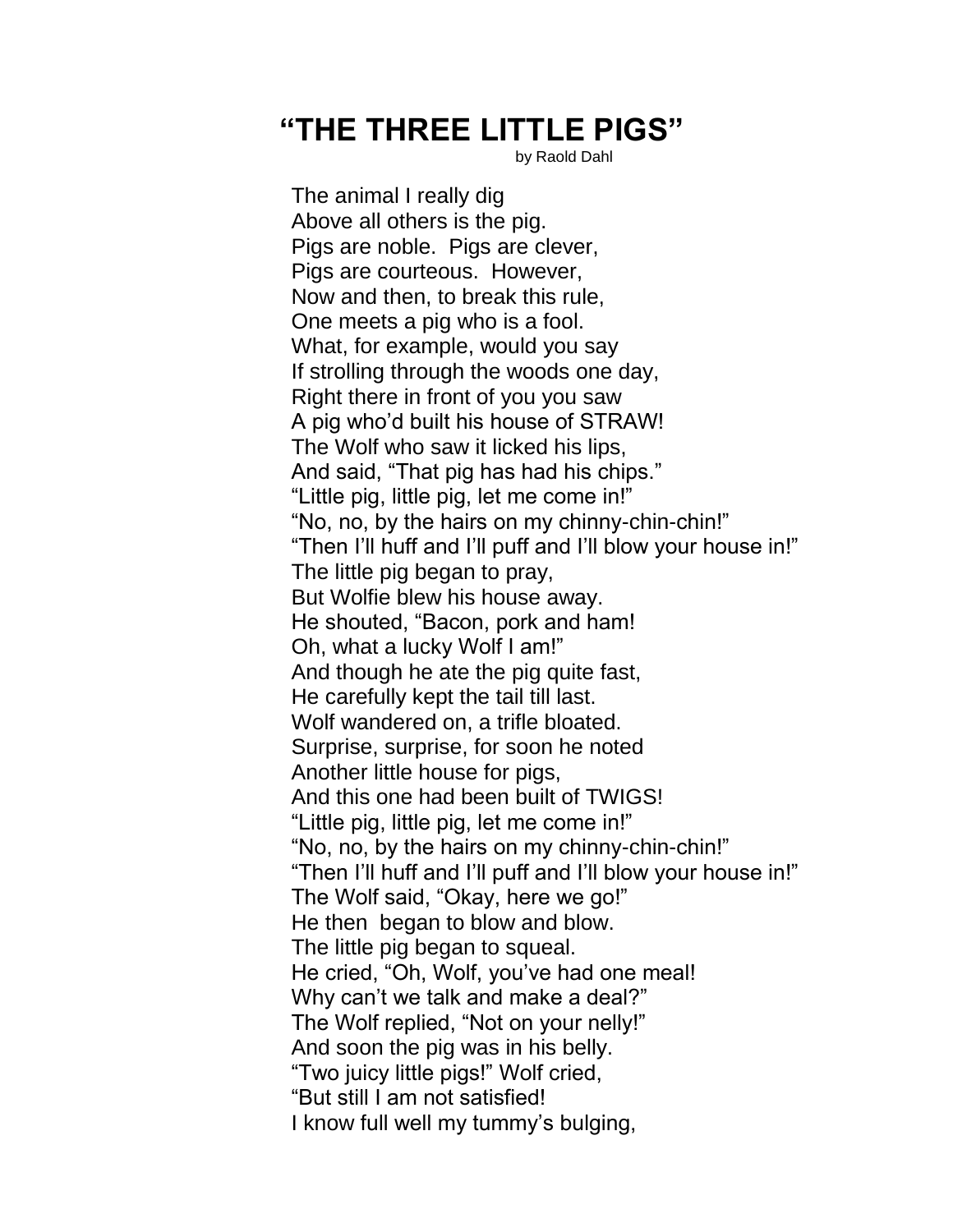But oh, how I adore indulging." So creeping quietly as a mouse, The Wolf approached another house, A house which also had inside A little piggy trying to hide. But this one, Piggy Number Three, Was bright and brainy as could be. No straw for him, no twigs or sticks. The pig had built his house of BRICKS. "You'll not get me!" the Piggy cried. "I'll blow you down!" the Wolf replied. "You'll need," Pig said, "a lot of puff, And I don't think you've got enough." Wolf huffed and puffed and blew and blew. The house stayed up as good as new. "If I can't blow it down," Wolf said, "I'll have to blow it up instead. I'll come back in the dead of night And blow it up with dynamite!" Pig cried, "You brute! I might have known!" Then, picking up the telephone, He dialed as quickly as he could The number of Red Riding Hood. "Hello," she said. "Who's speaking? Who? Oh, hello Piggy, how d'you do?" Pig cried, "I need your help, Miss Hood! Oh help me, please! D'you think you could?" "I'll try, of course," Miss Hood replied. "What's on your mind …?" "A Wolf!" Pig cried. "I know you've dealt with wolves before, And now I've got one at my door!" "My darling Pig," she said, "my sweet, That's something really up my street. I've just begun to wash my hair. But when it's dry, I'll be right there." A short while later, through the wood, Came striding brave Miss Riding Hood. The Wolf stood there, his eyes ablaze And yellowish, like mayonnaise. His teeth were sharp, his gums were raw. And spit was dripping from his jaw.